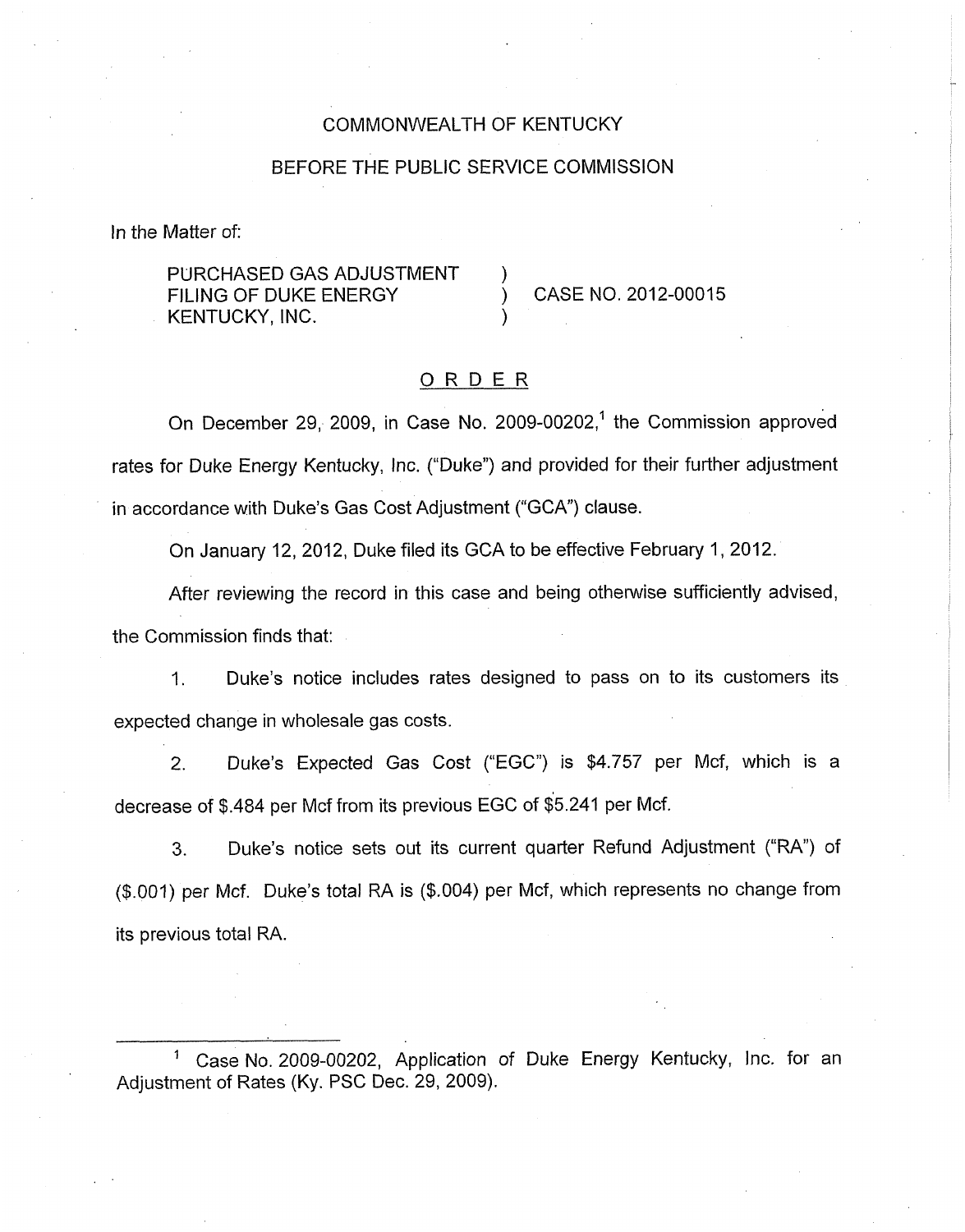4. Duke's notice sets out its current quarter Actual Adjustment ("AA") of \$.038 per Mcf. Duke's total AA is \$.064 per Mcf, which represents no change from its previous total AA.

5. Duke's notice sets out a current quarter Balancing Adjustment ("BA") of (\$.008) per Mcf. Duke's total BA of \$.OOl per Mcf represents no change from its previous total BA.

6. Duke's Gas Cost Recovery ("GCR") rate is \$4.818 per Mcf, which is a decrease of \$.484 per Mcf from its previous GCR of \$5.302 per Mcf.

*7.* The rates as proposed by Duke and set forth in the Appendix to this Order are fair, just, and reasonable, and should be approved for final meter readings by Duke on and after February 1,2012.

IT **IS** THEREFORE ORDERED that:

I. The rates proposed by Duke and set forth in the Appendix to this Order are approved for final meter readings on and after February 1, 2012.

2. Within 20 days of the date of this Order, Duke shall file its revised tariffs with this Commission setting out the rates approved herein and reflecting that they were approved pursuant to this Order.

By the Commission

ENTERED  $\mathbb{A}$ **JAN 24 2012** I KENTUCKY PUBLIC /ICE COMMISSION

ATTEST:

*Cesso W. Dreenwell for* 

Case No. 2012-00015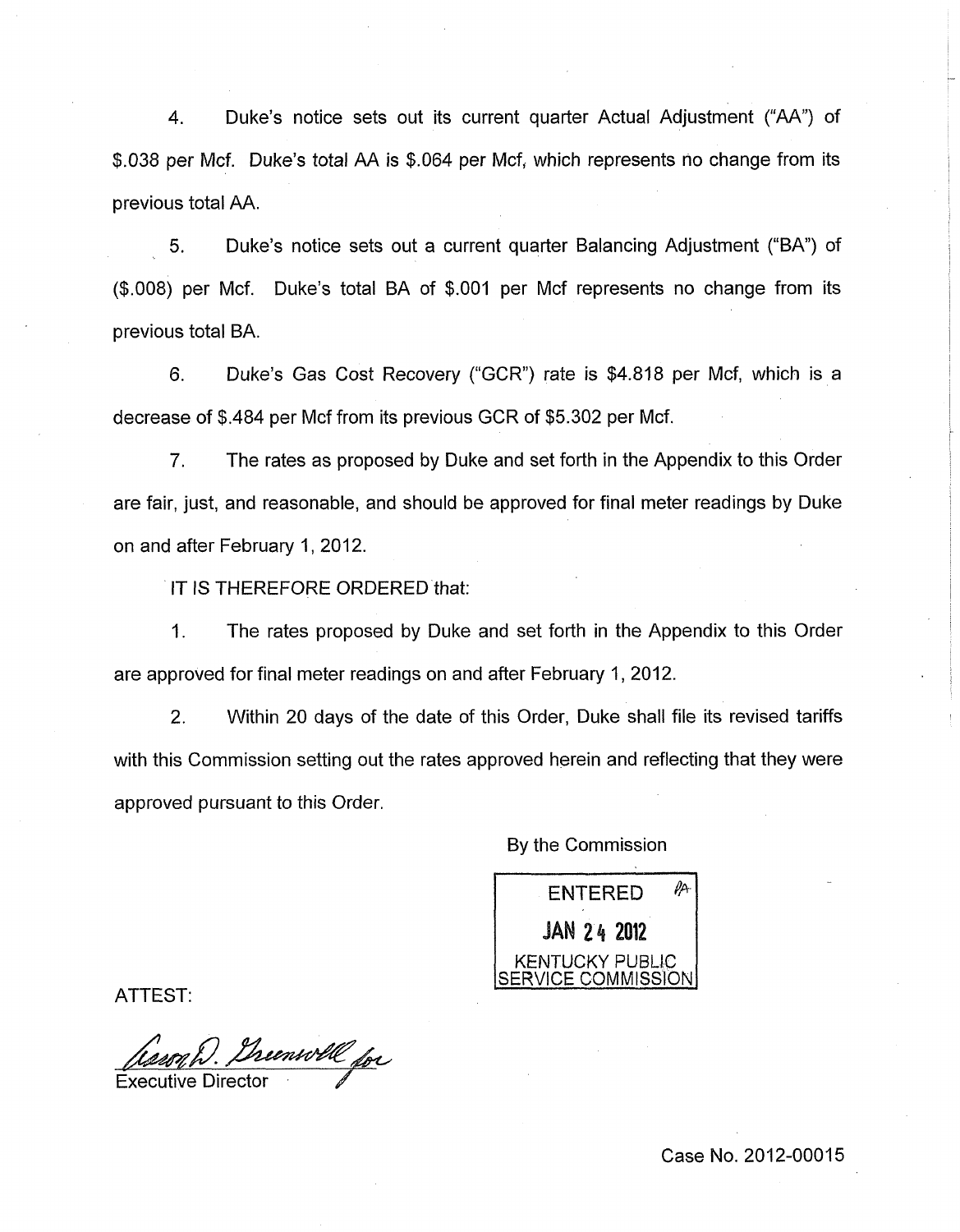### APPENDIX

# APPENDIX TO AN ORDER OF THE KENTUCKY PUBLIC SERVICE COMMISSION IN CASE **NO.** 2012-00015 DATED **JAN** 2 % 2012

The following rates and charges are prescribed for the customers served by Duke Energy Kentucky, Inc. All other rates and charges not specifically mentioned herein shall remain the same as those in effect under authority of the Commission prior to the effective date of this Order.

#### GAS SERVICE RATES

## RATE RS RESIDENTIAL SERVICE

|                                                                                                                                                                                                                                         | RAIE RS<br><b>RESIDENTIAL SERVICE</b> |                               |               |  |
|-----------------------------------------------------------------------------------------------------------------------------------------------------------------------------------------------------------------------------------------|---------------------------------------|-------------------------------|---------------|--|
| $\mathcal{L}^{\mathcal{L}}(\mathcal{L}^{\mathcal{L}})$ and $\mathcal{L}^{\mathcal{L}}(\mathcal{L}^{\mathcal{L}})$ and $\mathcal{L}^{\mathcal{L}}(\mathcal{L}^{\mathcal{L}})$ and $\mathcal{L}^{\mathcal{L}}(\mathcal{L}^{\mathcal{L}})$ | <b>Base</b><br>Rate                   | <b>Gas Cost</b><br>Adjustment | Total<br>Rate |  |
| Commodity Charge for<br>All Ccf Consumed                                                                                                                                                                                                | \$.37213<br>plus                      | \$.4818                       | \$.85393      |  |

### RATE GS GENERAL SERVICE

|                                                 | Base     | <b>Gas Cost</b> | Total   |
|-------------------------------------------------|----------|-----------------|---------|
|                                                 | Rate     | Adjustment      | Rate    |
| Commodity Charge for<br><b>All Ccf Consumed</b> | \$.20530 | \$.4818         | \$.6871 |

## RIDER GCAT GAS COST ADJUSTMENT TRANSITION RIDER

The amount of this charge or (credit) shall be \$.0061 per 100 cubic feet. This rate shall be in effect during the months of December 2011 through February 2012 and shall be updated quarterly, concurrent with the Company's GCA filings.